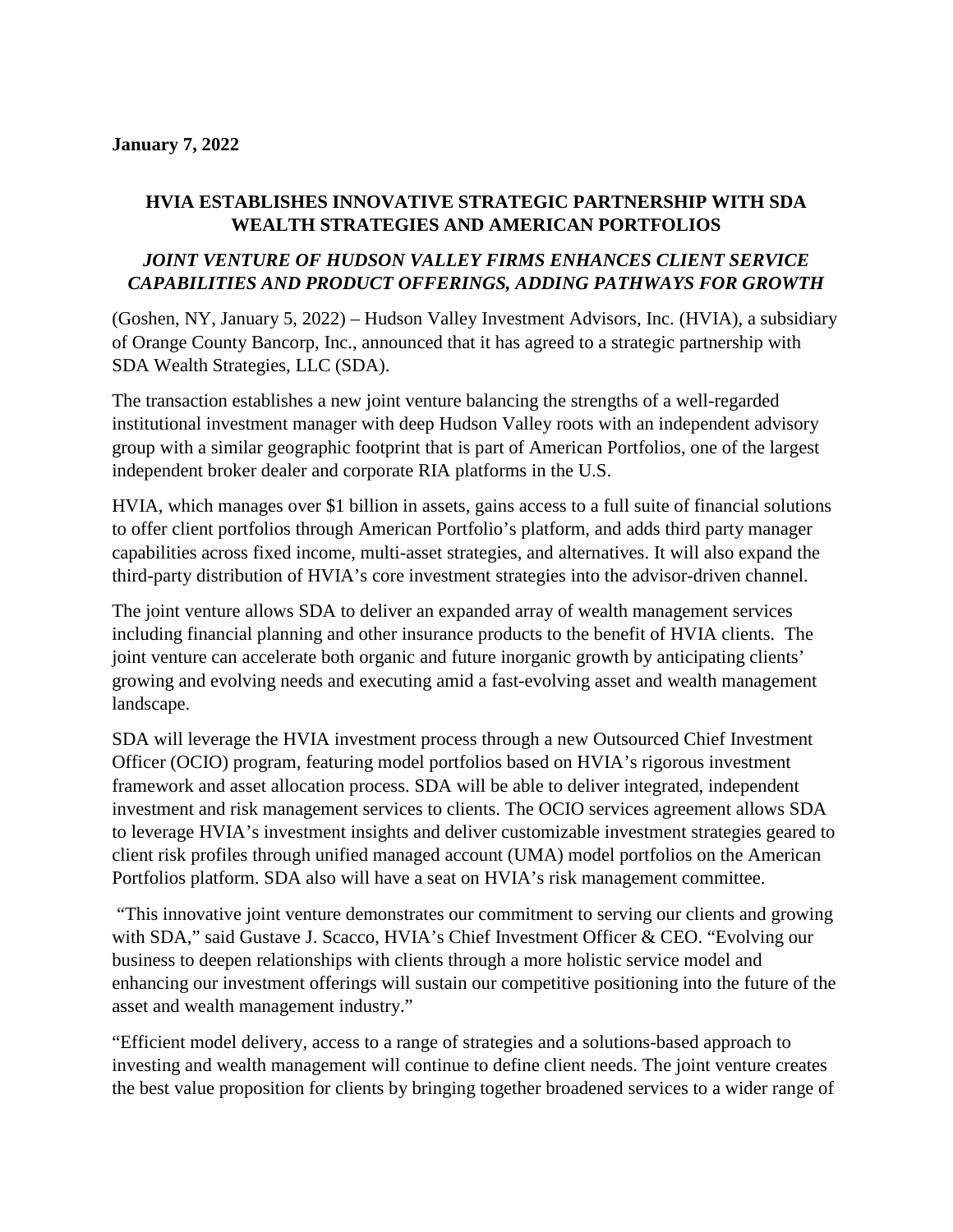existing and future clients. The joint venture also allows HVIA to build upon already strong investment management offerings and client service capabilities. This is a potent step forward," said Mr. Scacco.

"We are fortunate to broaden our independent asset management services while gaining greater control over the investment management process and portfolio construction," said Scott Coopersmith, President and Founder of SDA. "We are most excited by how this will benefit our clients – SDA gets institutional quality advice that will help us optimize their investment experiences and better execute their financial plans."

"The OCIO provides thought leadership on key investment issues and gives us proprietary insights on investment allocations to construct portfolios, plus even more tools to judge the performance of third-party asset managers. The OCIO also gives us access to risk management tools and services. The power of this new process allows us to provide service usually reserved for institutional investors, but with touch and feel customized for individuals," said Mr. Coopersmith.

SDA will be a wealth management partner to HVIA for existing client relationships and new ones as they continue to grow. HVIA manages assets for large endowments, foundations, and high net worth families in the Hudson Valley region. SDA's team adds decades of diverse financial professional experience operating in key New York counties including Orange, Westchester and Rockland as well as Bergen County, NJ.

The JV also will bring small business solutions to the broader relationship such as employee benefits, group retirement plans, workplace financial education, and business succession funding.

The strategic advisor for HVIA for the transaction is Marc S. Irizarry, an asset and wealth management advisor and consultant and Founder of MSI Capital Management.

# **About HVIA**

Hudson Valley Investment Advisors, Inc., a subsidiary of Orange County Bancorp, Inc. has over 25 years of experience implementing investment portfolios for institutional clients. Headquartered in Goshen, NY, HVIA is an active, institutional investment manager with over \$1 billion in assets under management. With specific expertise in core equities, HVIA offers investment advisory services to retail investors, including portfolio management, financial planning and pension consulting. HVIA manages assets for many of the region's largest endowments, foundations and high-net worth families.

## **About SDA**

At SDA Wealth Strategies LLC, our mission is clear: we grow, manage and protect wealth for our clients while allowing them to focus on what they enjoy most. We are conductors to our client's financial aspirations. By learning their unique stories, we build deep, meaningful relationships. As an experienced wealth manager, SDA works closely with clients to create custom plans and strategies that allow them to overcome obstacles and exceed expectations.